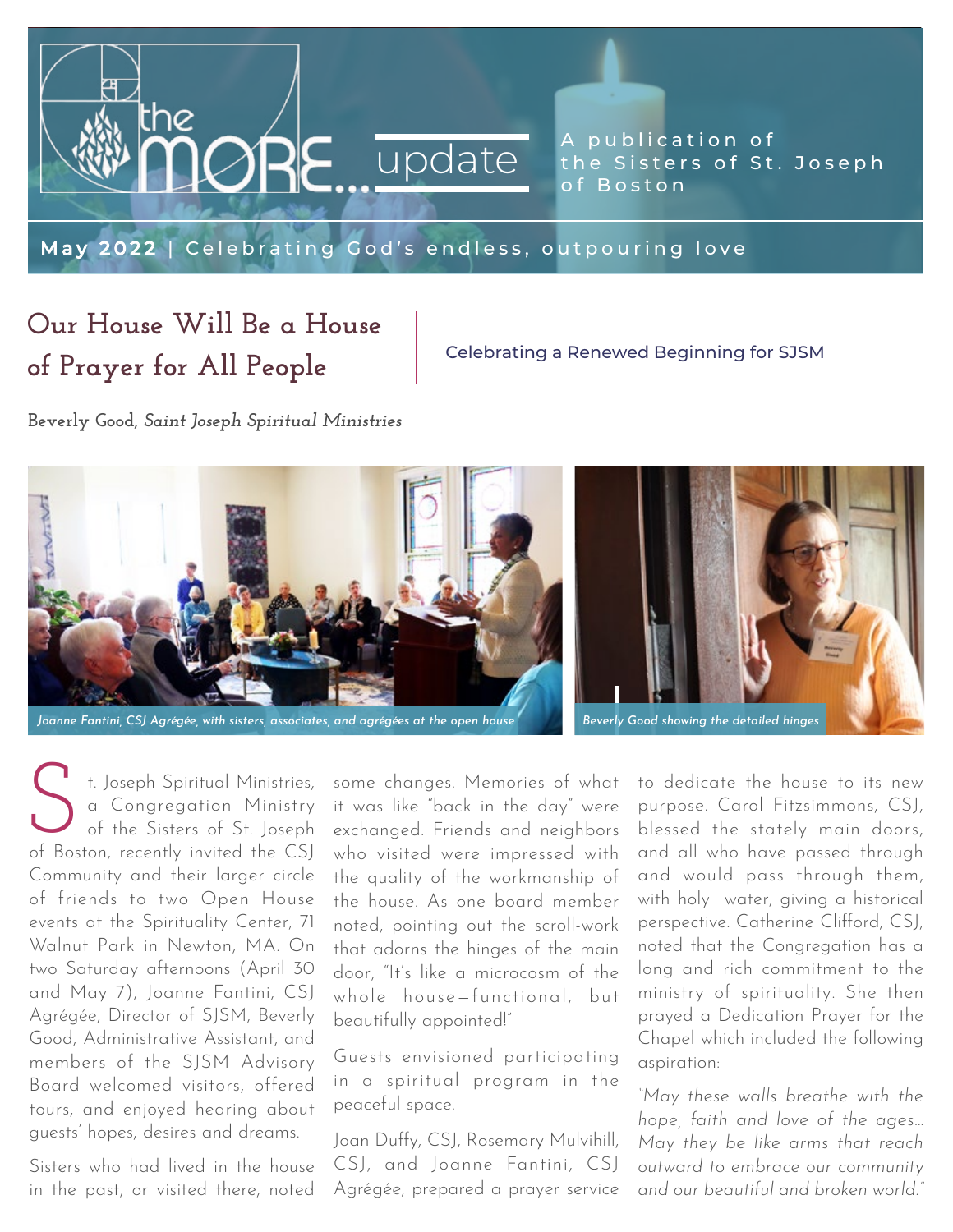

# **Joy Springs Forth**

"This is the day the Lord has made; let us rejoice and be glad!"

**Mary Rita Weschler, CSJA,** *Director of The Women's Table*



*Kathie Teahan sharing her reflection*

We are the feast<br>of St. Joseph the<br>Worker and the annual<br>recommitment of the Associates of St. Joseph the Worker and the annual re-commitment of the Associates in Boston. 2022 marks the 35th anniversary of the founding of the Associate relationship with the Sisters of St. Joseph of Boston. Associates in Boston and New Mexico joined inperson and through live-streaming to renew their commitment in faith and hope.

"Love in action" and "shared relationships" embody the loving

history of this journey. Kathy Teahan, CSJA, spoke eloquently of thresholds we cross in our daily lives. Through these years and through history, she noted, "we partner with Jesus, with sisters of Le Puy, France, with Sisters of St. Joseph of Boston, with friends and family, and with other associates to seek deeper meaning through connection and our shared faith journey."

We strive to be a loving presence in today's world, sharing our gifts that differ, in natural and unique

ways. Following communion, each associate received a gift from the sea, a "moon shell" with a maxim from Jean Pierre Médaille, SJ, lovingly created by Michèle Audet, CSJA. Words from the final blessing linger

*…"We thank you, God, for the gift of partnership in the mission of Jesus, strengthening us to live and work so that all people may be united with God and with one another."* 

*Visit the "Read About" section at [www.csjboston.org to read Kathie](https://www.csjboston.org/associate/)  Teahan's reflection.*



Between Rosemary Scapicchio's insights on her work in Sean Ellis's case, Noel Dixon's touching speech on his time at Cathedral High School, and Regina Quinlan Doherty's insightful remarks, 2022's Living the Dream Dinner was a night to be remembered.

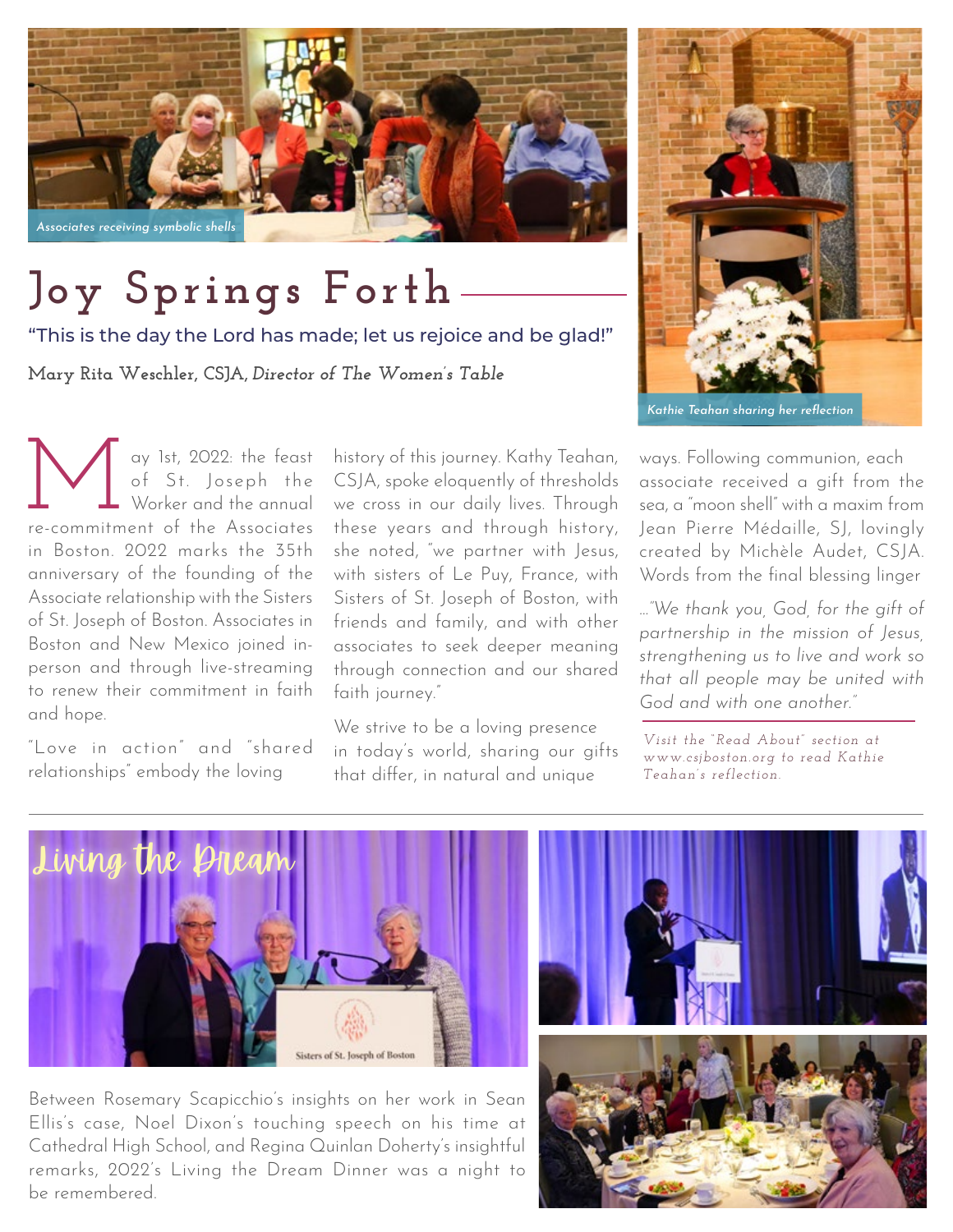

## **Earth Day 2022: Giving Thanks**

**Betty Cawley,** *Justice Promoter*

arth Day 2022 was integrated into our Congregation Gathering on April 22. The opening and closing prayers, including a YouTube of John Rutter's *Look At The World* and a song composed by Florence Kahler, The opening and closing prayers, including a YouTube of John<br>Rutter's Look At The World and a song composed by Florence Kahler,<br>CSJ, combined praise and thanks for the gifts of creation with sorrow and regret for the harming of our precious Earth. The day ended with the procession to bless various gardens on the Motherhouse property.



# **Anti-Trafficking**

#### Spreading the Word

#### **Marilyn McGoldrick, CSJ**

n May 4, 2022 Betsy Goodwin, OSF,\* and Marilyn McGoldrick, n May 4, 2022 Betsy<br>Goodwin, OSF,\* and<br>Marilyn McGoldrick,<br>CSJ, members of the Anti-human Trafficking Coalition of Women Religious, joined the Saugus Catholic Collaborative Social Justice Committee/Ministry Meeting at Blessed Sacrament Church for a presentation on Human Trafficking. The event was held to raise awareness of what human trafficking is, the extent to which this evil exists within society, and the realization that together we can do something to help eradicate this modernday slavery.

The adults present who are part of the Saugus Collaborative are

dedicated, eager to be informed, and willing to contribute to putting an end to human trafficking. The evening consisted of input, conversation, reflection on a relevant video, questions and prayer. The participants were encouraged to be informed consumers, advocate for justice for victims, inform public officials about the importance of the issue, and pray for an end to human trafficking.

The "Bags of Love" project touched the hearts of the people present because it responds to the needs of the women transitioning from being victims to survivors in a way that reverences the dignity of human life. Although the project focuses on

women and girls, it was recognized that there are many young men being trafficked.

We have a long way to go, however, consciences are being awakened, awareness is being raised, and more people recognize that a victim of human trafficking could be their neighbor.